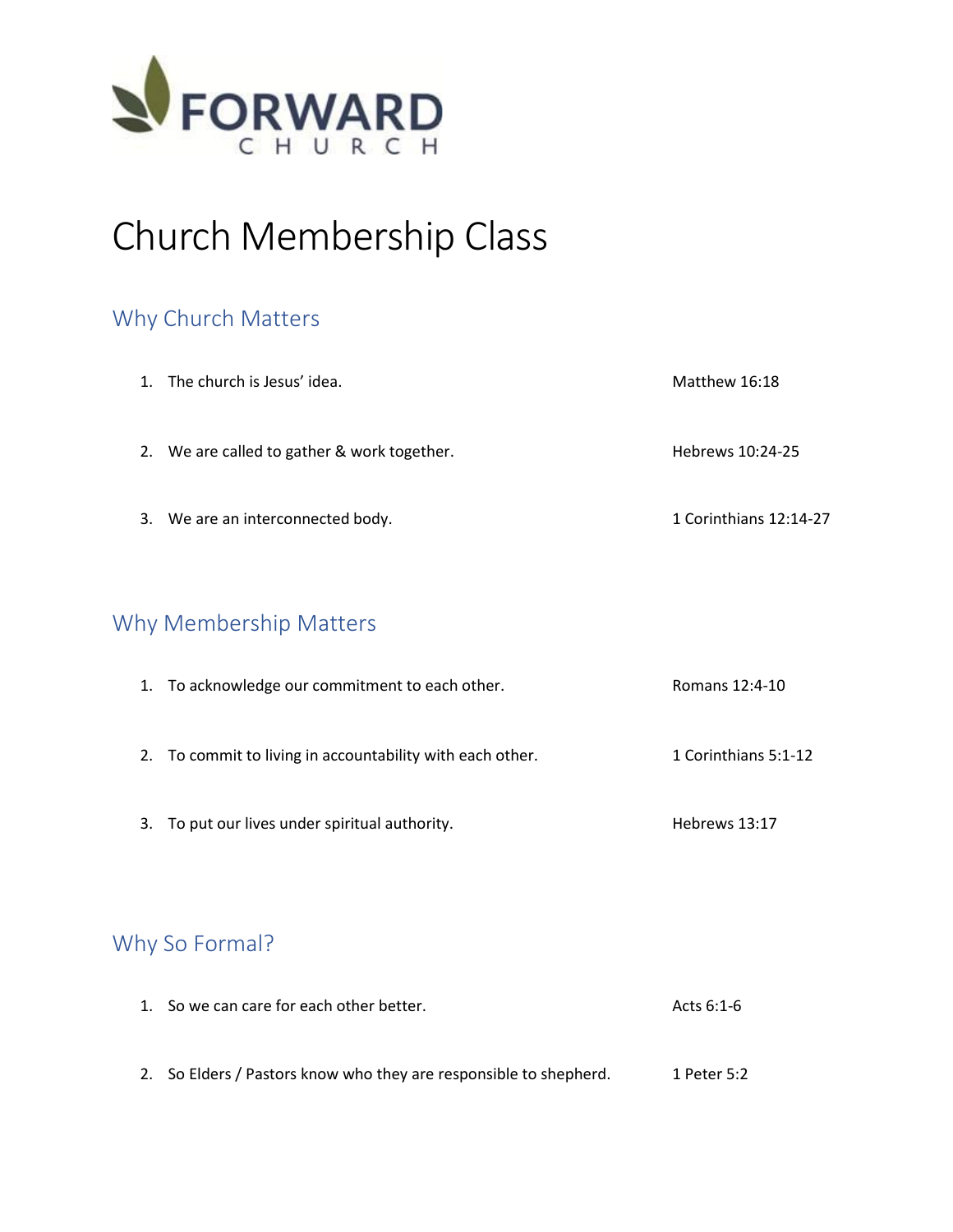# This Is Forward

### **History:**

- 85 years old
- Long term commitment to the mission of spreading the Gospel of Jesus

**Our Vision:** *what we aspire to accomplish as a church*

Being the light of Jesus in our region and around the world. (Matthew 5:14)

**Our Mission:** *how we pursue accomplishing the vision God has called us to*

Make disciples of Jesus who love God, love others, and serve the world. (Mark 12:30-31; Matthew 28:19-20)

### **Core Values:** *The culture we aim for in our attitudes and actions as a church*

- 1. A church led by Jesus. *Colossians 1:17-18*
	- o The Word of God is our authority in belief and practice.
	- o The Holy Spirit is guiding and empowering our ministry.
	- o We seek the Father's will and blessing through prayer.
- 2. A church who gives God their best. *Colossians 3:23; 2 Corinthians 9:6-11* 
	- o In everything we do, we give and serve to the best of our ability.
	- o We are generous with our finances and in our relationships.
- 3. A multiplying church. *Matthew 4:19; Acts 1:8; Jeremiah 29:7; John 1:40-42*
	- $\circ$  We are committed to both planting other churches and being a multi-site church.
	- $\circ$  We are intentionally serving our neighbours and seeking the welfare of our region.
	- o We are unashamed in proclaiming the Gospel of Jesus as the hope for the world.
- 4. A church committed to unity. *John 13:35; Galatians 3:28; Ephesians 4:1-3; Matthew 6:33; Philippians 2:3* 
	- $\circ$  We are committed to seeing all people grow as disciples of Jesus no matter their age, gender, or ethnic background.
	- $\circ$  We are committed to our articles of faith and lifestyle statements but give space for differences in other matters of faith and practice.
	- $\circ$  In our relationships within the church we see others as more important than ourselves.
	- $\circ$  In our relationships within the broader body of Christ we seek first the Kingdom of God.
- 5. A church of contributors. *1 Corinthians 12:12-27; Philippians 2:1-8* 
	- $\circ$  We are committed to being a church where the norm is to participate in the mission God has given us.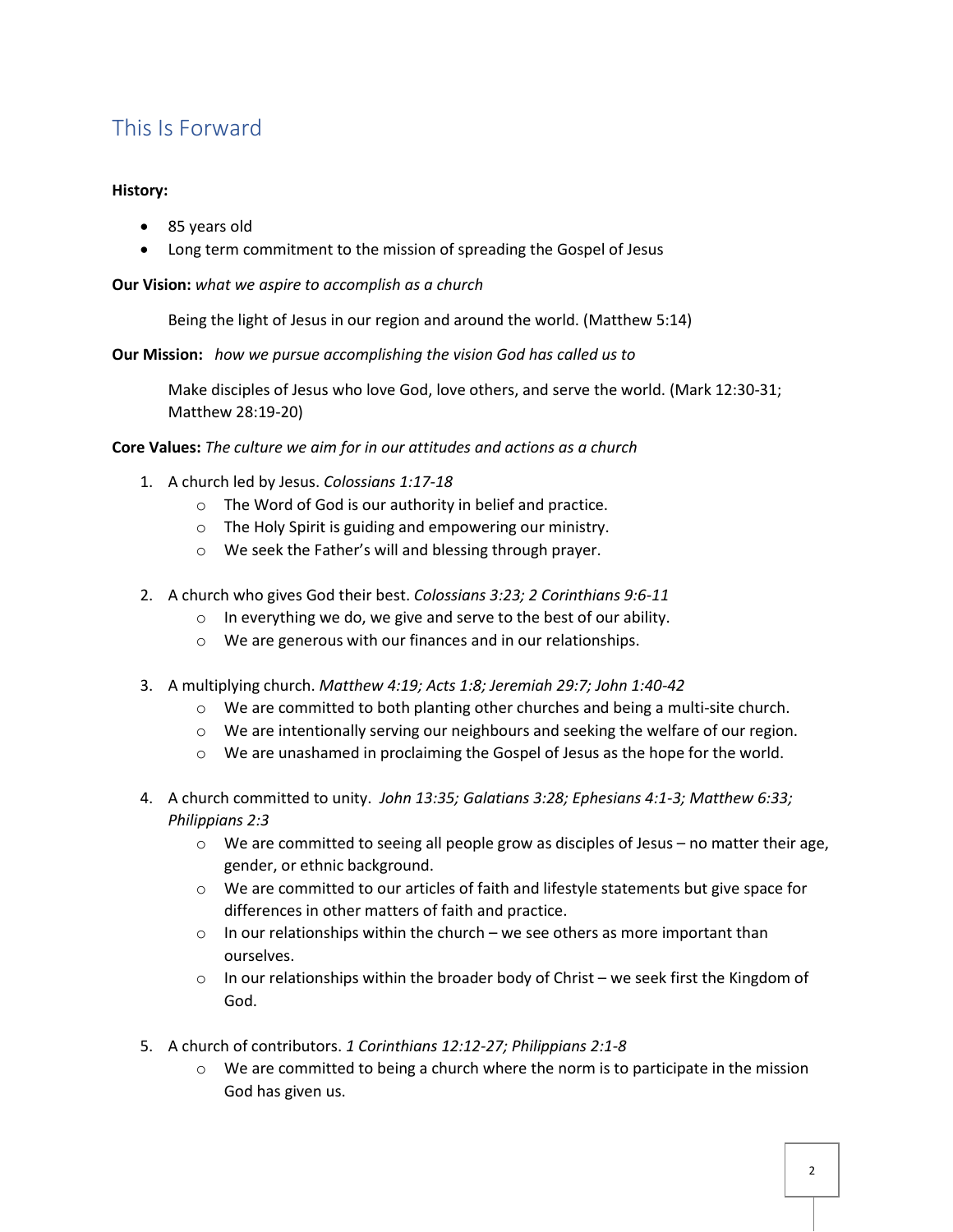# Membership at Forward

For any believer and follower of Jesus who has been baptized by immersion Matthew 28:19-20; Acts 2:38;

- 1. Voting Member: age 18 years or older
- 2. Non Voting Member: under 18 years of age

### Agreement in belief and practice with our Articles of Faith and Lifestyle Statement

#### **Articles of Faith**

**GOD** - We believe there is but one true and living God; that He is infinitely holy, eternal, and perfect in all His attributes; that He possesses Omniscience (all knowledge), Omnipotence (all power) and Omnipresence (everywhere present); and exists in three persons - Father, Son and Holy Spirit. We believe in unity (the state of being one), trinity (the union in one Divine Being of three forms of manifestation) and triunity (three in one) of these three separate personalities. These are One God.

**CHRIST** - We believe in the virgin birth, sinless life, all-sufficient, substitutionary death, victorious bodily resurrection, present intercession, and the personal and glorious return of the Lord Jesus Christ. We believe He is God the Son and the Son of God.

**HOLY SPIRIT** - We believe in the absolute deity and personality of the Holy Spirit; that He is the divine Agent in the sinner's regeneration and the believer's sanctification.

**THE BIBLE** - We believe the Bible to be the Word of God; that the sixty-six books comprising the Old and New Testaments were verbally inspired; that the Bible is the final authority and our only and all-sufficient rule of faith and practice.

**SATAN** - We believe in the reality and personality of Satan; that he is the enemy of God and of the children of God; that he is the power behind the world's godless activity; that his destiny in "the lake of fire and brimstone" is settled. As regards the believer, Satan is to be reckoned for what he is - a conquered enemy.

**MAN** - We believe that man came by way of direct divine creation, and not a product of evolution; that through disobedience he became a fallen creature, totally depraved, and is now spiritually dead in trespasses and sins. Thus, he is spiritually destitute and dependent on the mercy of God.

**SALVATION** - We believe salvation is by the sovereign electing grace of God; that it has been provided for all and is obtained by grace through faith in the all-sufficient sacrifice of the Lord Jesus Christ. We believe in the eternal security of the believer. We believe when the righteousness of God in Christ has been imputed, that all are responsible to Jesus Christ for their lives and service.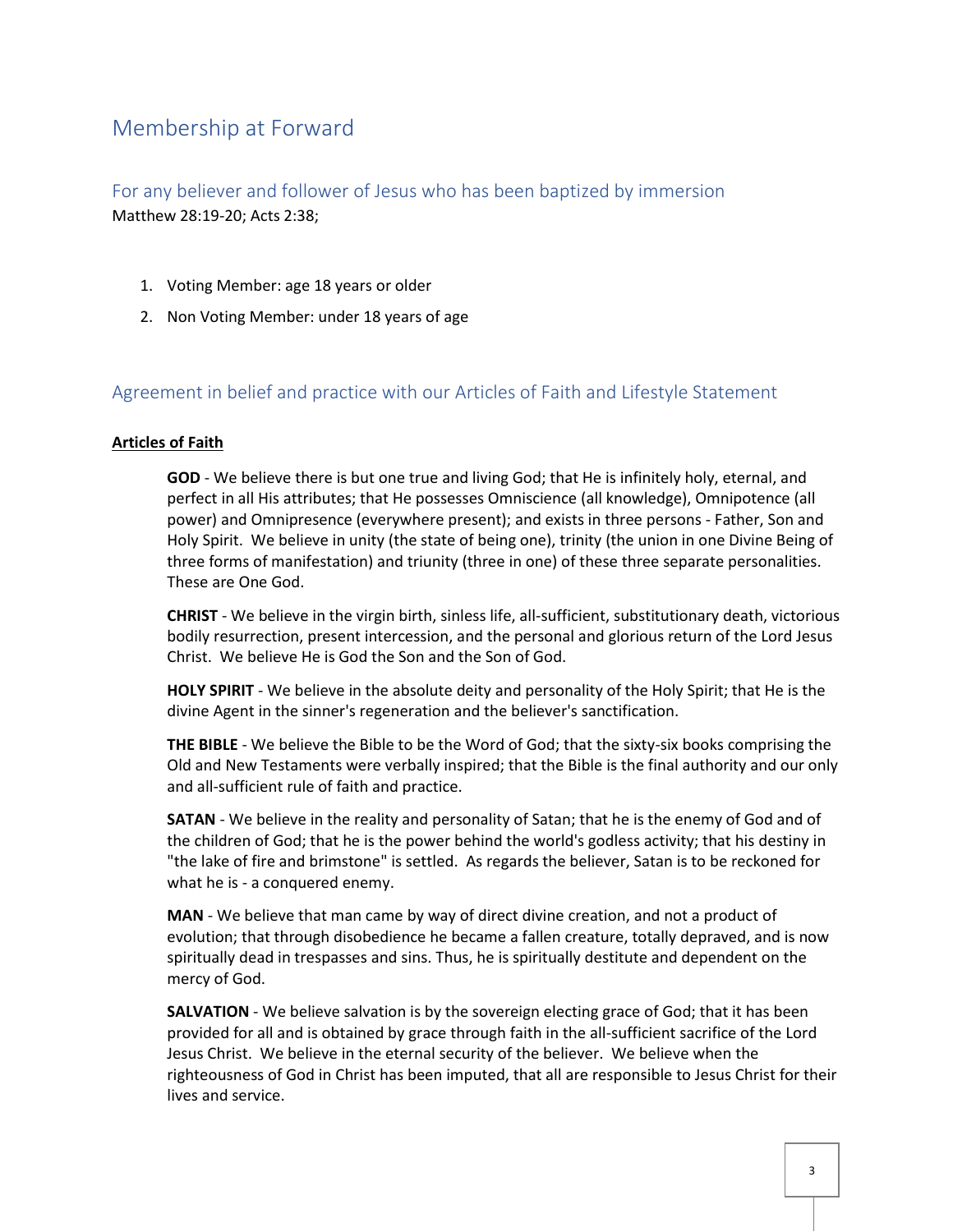**FUTURE THINGS** - We believe in the personal, bodily and glorious return of the Lord Jesus Christ and that as Christians, "We must all appear before the judgement seat of Christ; that everyone may receive the things done in his body, according to what he hath done, whether it be good or bad." We believe in the resurrection of the just to eternal blessedness and the resurrection of the unjust to judgement and eternal punishment.

**LOCAL CHURCH** - We believe a New Testament local church to be a company of baptized believers, voluntarily associated together for: the ministry of the Word, mutual helpfulness and edification, the observance of the ordinances; and the propagation, to the ends of the earth, of the faith once delivered to the saints. We believe a local church should be sovereign, under God, with no ecclesiastical authority higher than itself. We believe Christians should abstain from carnal indulgences, separate themselves unto God "deny ungodliness and worldly lusts and live soberly, righteously and godly in this present world."

**ORDINANCES** - We believe there are but two church ordinances - baptism and the Lord's Supper. We believe baptism to be the immersion in water of a believer in testimony of union by faith with Christ in His death, burial and resurrection. We believe the Lord's Supper to be the partaking of bread and the "fruit of the vine" in testimony of the death of Christ and efficacy of His shed blood, and is to be observed "till He come." Since this is the Lord's table, no believer shall be excluded from participation.

#### **Lifestyle Statement**

In view of the need for Christian churches to maintain biblical standards in a secular society, we, the Members of Forward Baptist Church, hereby affirm the following statement on Christian Lifestyle.

1. We affirm that the Bible clearly reveals God's will for the lifestyle of His redeemed people.

We deny that biblical standards in such areas as the family and sexuality are outdated in modern times.

Deuteronomy 4:2; Psalm 119:89; Matthew 5:17-19; Mark 13:31; Romans 15:4; I Corinthians 10:6-11.

2. We affirm that human sexuality is a good gift from God to be received with thanksgiving.

We deny that sexual activity outside of marriage is necessary for the full development of human personhood.

Genesis 1:27-28; Genesis 2:18-25; Proverbs 5:18-19; Song of Songs; Hebrews 13:4

3. We affirm that in the Bible God defines marriage as a life-long, exclusive covenant between a man and a woman.

We deny that same-sex relationships constitute marriage in the biblical sense.

Genesis 2:24; Matthew 19:3-9; Romans 7:2-3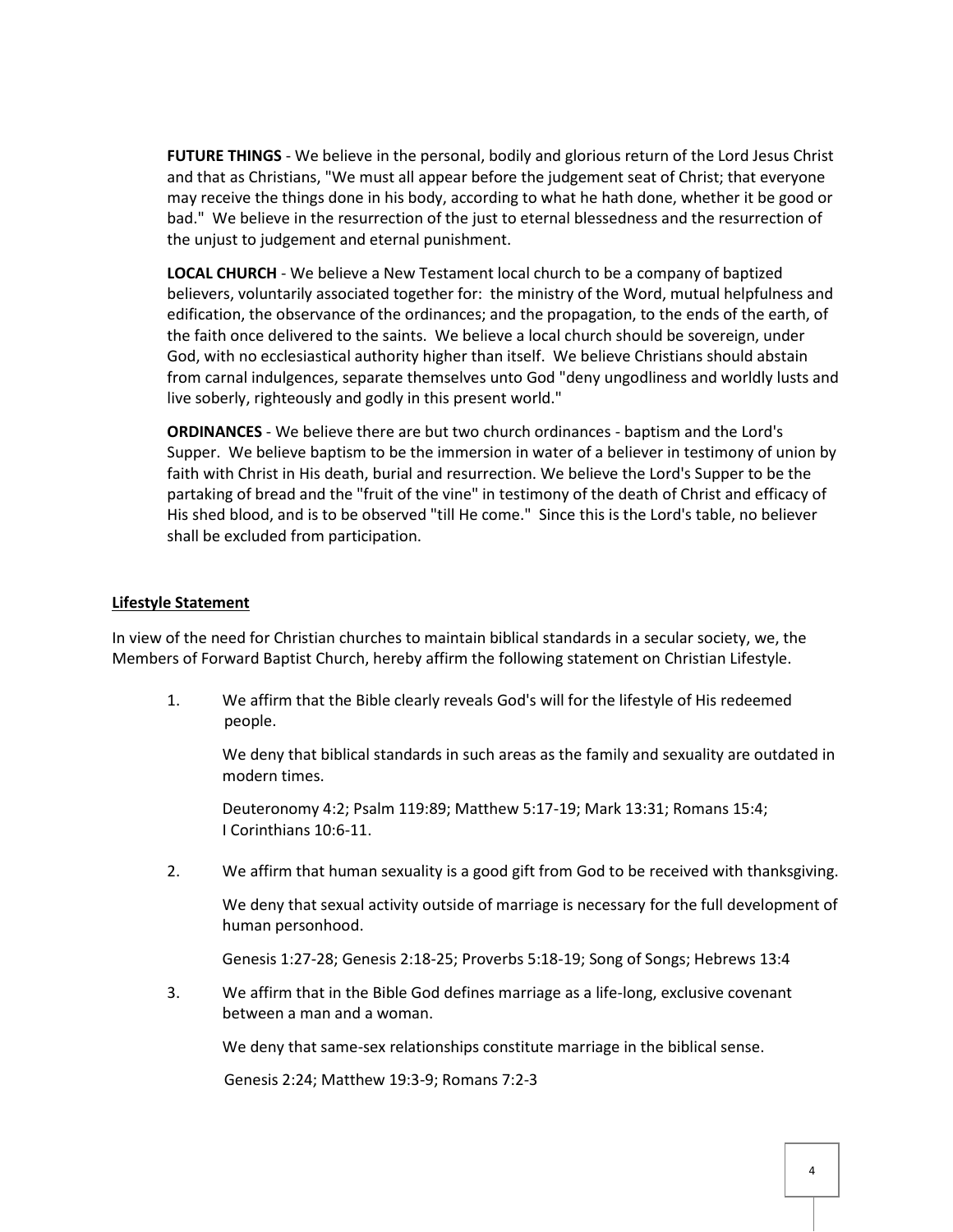4. We affirm that only within marriage as defined in #3 above is sexual activity pleasing to God.

We deny that homosexuality, lesbianism, incest, bestiality, adultery, premarital sex or pornography are pleasing to God.

Exodus 20:14, 17; Leviticus 18; Matthew 5:27-30; Romans 1:26-27; I Corinthians 5:1-2; 9-13; I Cor. 6:9-10; I Cor. 7:3-5, 8-9; Ephesians 5:3-5; I Thessalonians 4:1-8**.**

5. We affirm that the above four guidelines are clearly based on Scripture and therefore constitute the will of God for the Members and Adherents of Forward Baptist Church and we further affirm that the above four guidelines shall serve as the basis for pastoral care and church discipline.

We deny that the use of the above four guidelines is motivated by anything other than a reverent fear of Almighty God our Maker, Redeemer and Judge, and our sincere desire to obey His commandments revealed in Scripture.

5.02 Each Voting Member, Non-Voting Member and Adherent of Forward Baptist Church shall be required to live a lifestyle consistent with biblical principles as set out in the New Testament and comply with the doctrines and principles as set out in the Articles of Faith.

### A covenant we make to each other

Having been led as we believe by the Spirit of God to receive the Lord Jesus Christ as our Saviour; and, on the profession of our faith, having been baptized in the name of the Father, and of the Son, and of the Holy Spirit, we do now in the presence of God, and this assembly, most solemnly and joyfully enter into covenant with one another, as one body in Christ.

We engage, therefore, by the aid of the Holy Spirit to walk together in Christian love; to strive for the advancement of the church in knowledge and holiness; to promote its prosperity and spirituality; to sustain its worship, ordinances, discipline and doctrines; to contribute cheerfully and regularly to the support of the ministry, the expenses of the church, the relief of the distressed, and the spread of the gospel to all nations.

We also engage to maintain family and private devotions; to religiously train our children; to seek the salvation of our kindred and acquaintances; to be just in our dealings, faithful in our engagements, and exemplary in our deportment and to be zealous in our efforts to advance the Kingdom of our Saviour.

We further engage to watch over one another in brotherly love; to remember each other in prayer; and to cultivate Christian sympathy in all our relationships. We shall not bring to the Church a complaint against any member for personal trespass or offence until we have taken the first and second steps pointed out by Christ (Matt. 18:15-17), thus endeavouring to settle all private offences without publicity.

We shall endeavour to live soberly and righteously in this present world, abstaining from whatever is unbecoming the Christian character; and as baptism signifies death to sin and resurrection to holiness, so we shall seek to walk in newness of life.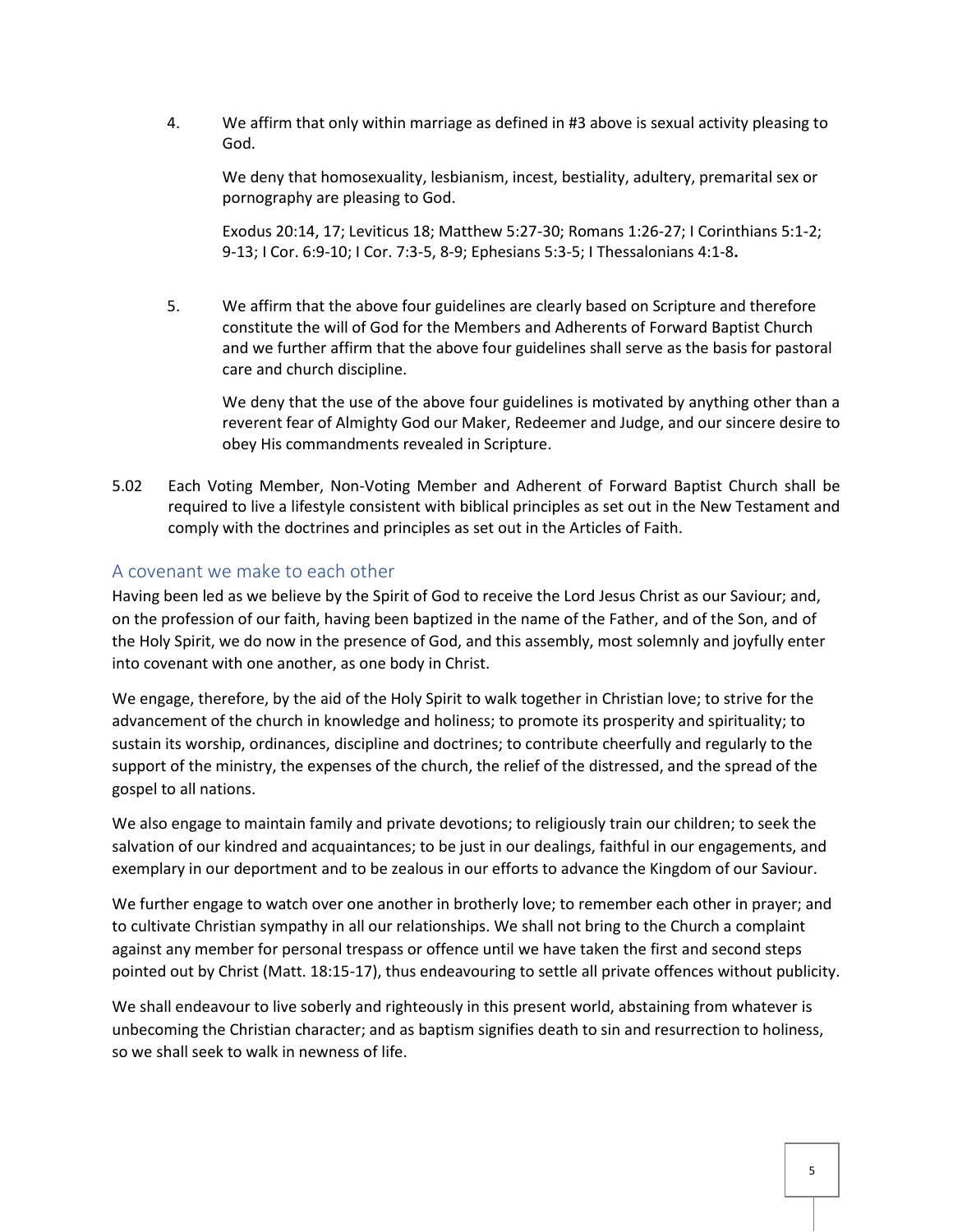## The Responsibility of a Member

*The following is a summarized version of what is outlined in the By-Laws and Mission of the church.*

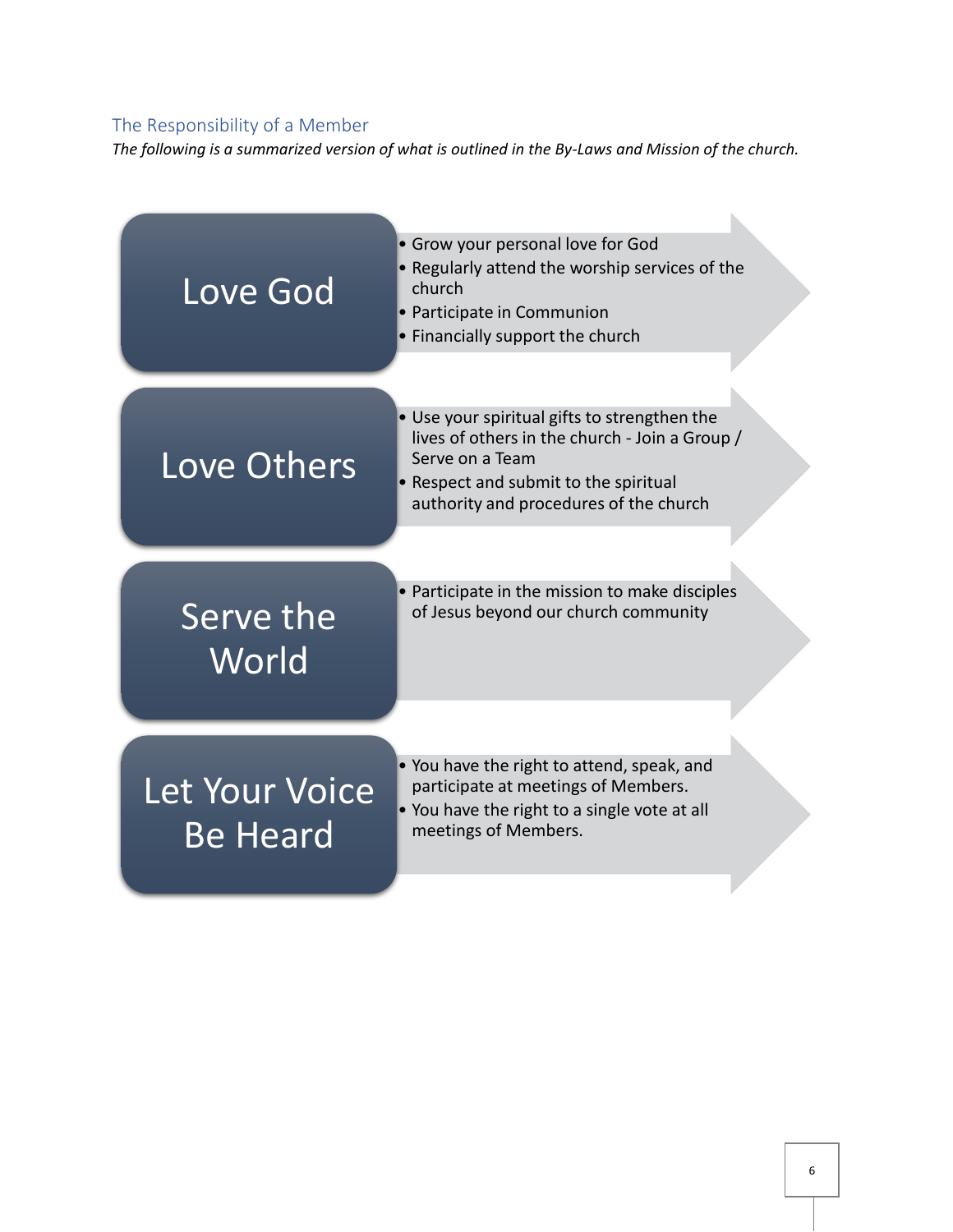# How Forward Church Functions

### **PART OF A BROADER COMMUNITY**

With over 500 other churches, we are a member of the Fellowship of Evangelical Baptist Churches in Canada.

### **MULTI-SITE CHURCH**

We are one church with multiple sites to gather for local expressions of worship and fulfilling our mission.

### **COUNCIL OF ELDERS**

- A body of spiritually qualified men who govern / oversee all aspects of the church (1 Timothy 3:1-7; Titus 1:6-9; 1 Peter 5:1-3).
	- o Elected by the members of the church.
	- o Term of 2 years
	- o Maximum consecutive number of terms is 3 totaling 6 years of service
- Formulate and recommend Policy statements to the church
- Oversee the spiritual discipline of members
- Receive no remuneration for their service
- Hold the Lead Pastor(s) accountable to the Scriptures and policies of the church.

### **LEAD PASTOR(S)**

- Non-voting member of the Elders Council.
- Responsible for day to day oversight and shepherding of all sites of Forward Church.
- Elders vote to recommend calling or removal of a Lead Pastor. Requires 80% vote of the Elders.
- Members vote to call or remove a Lead Pastor. Requires 75% vote of the membership.

### **OTHER STAFF**

• All other staff are selected by the Lead Pastor(s) with approval from the Board of Elders for other pastoral staff.